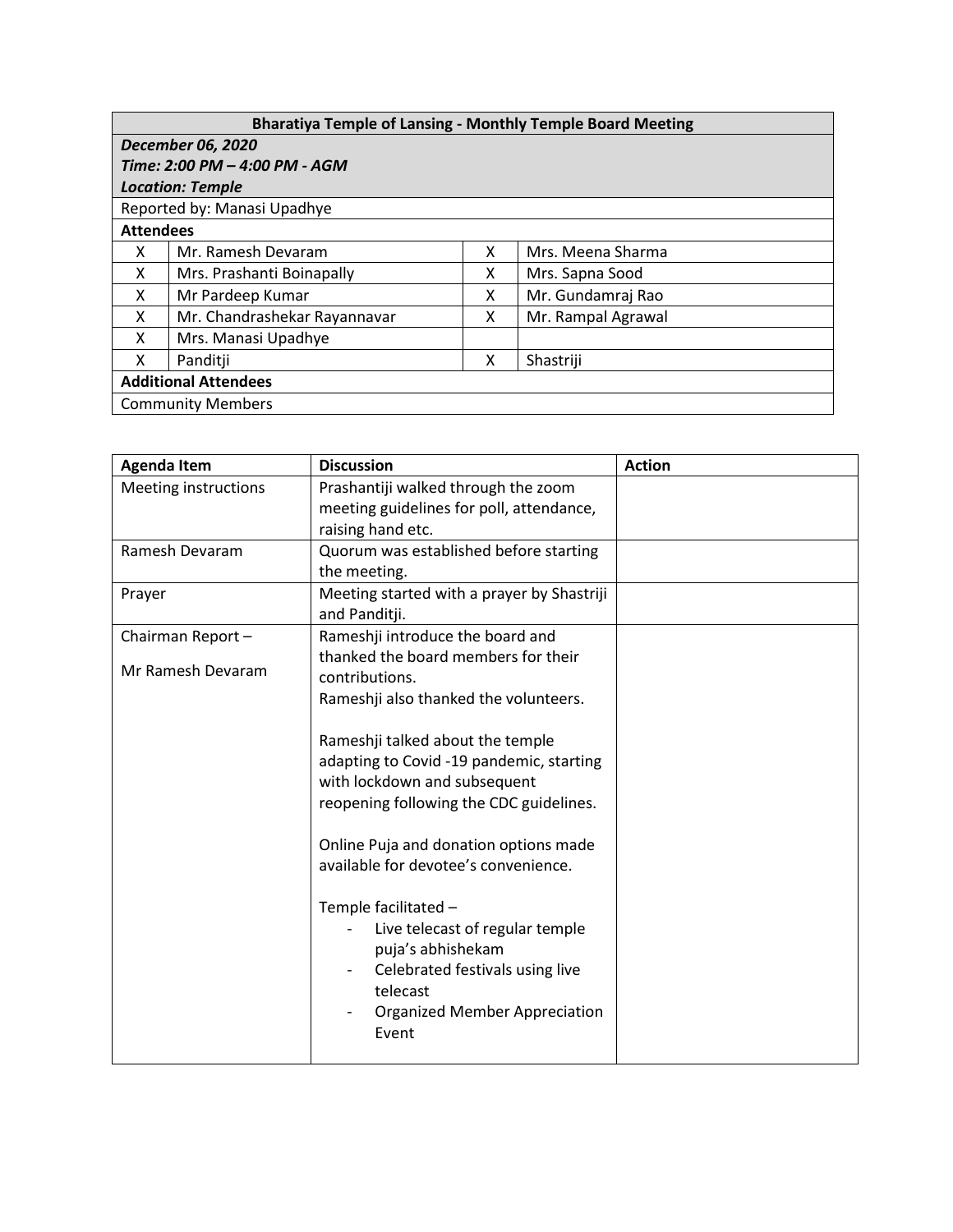|                                    | Temple with the help of volunteers and                     |  |
|------------------------------------|------------------------------------------------------------|--|
|                                    | board members managed to get the                           |  |
|                                    | property renovated and sold.                               |  |
| Treasurer's Report-                | Chandrashekarji briefly explained the                      |  |
| Mr Chandrashekar                   | existing processes for -                                   |  |
| Rayannavar                         | Hundi Collection $-$ 3-4 hours process                     |  |
|                                    | done by Finance committee members                          |  |
|                                    | and volunteers.                                            |  |
|                                    | <b>Book Keeping - Monthly and quarterly</b>                |  |
|                                    | financial statements shared with the                       |  |
|                                    | board members and quest. No cash                           |  |
|                                    | transaction. Every transaction is                          |  |
|                                    | recorded in quick books.                                   |  |
|                                    | <b>Internal Book Keeping Review Process -</b>              |  |
|                                    | Happened under Uday Malaviyaji's                           |  |
|                                    | leadership. Rameshji and                                   |  |
|                                    | Chandrashekarji provided answers and                       |  |
|                                    | additional documents as needed for the                     |  |
|                                    | internal book kipping review.                              |  |
|                                    | Chandrashekarji walked through the                         |  |
|                                    | finance report that was shared with the                    |  |
|                                    | temple members via email.                                  |  |
|                                    | Balance Mortgage of 15,400 will                            |  |
|                                    | be fully paid by March 2021.                               |  |
|                                    | PPP SBA Loan and LEAP Grant                                |  |
|                                    | information provided.                                      |  |
|                                    | <b>Bank Balance information was</b>                        |  |
|                                    | provided.                                                  |  |
|                                    | <b>Expenditure Details</b>                                 |  |
|                                    | communicated.                                              |  |
|                                    |                                                            |  |
| Proposed Annual Budget<br>for 2021 | Chandrashekarji presented the Proposed<br>Budget for 2021. |  |
|                                    |                                                            |  |
|                                    | He walked through the necessary                            |  |
|                                    | upcoming temple repairs.                                   |  |
|                                    |                                                            |  |
|                                    | Rameshji requested for the approval of                     |  |
|                                    | the Proposed budget. Explained that the                    |  |
|                                    | assumption behind the proposed budget                      |  |
|                                    | is the Covid-19 situation will get better                  |  |
|                                    | and temple can proceed with normal                         |  |
|                                    | operations in 2021.                                        |  |
| Proposal to amend                  | A process needs to be followed to amend                    |  |
| constitution to increase           | the constitution.                                          |  |
| Infrastructure                     |                                                            |  |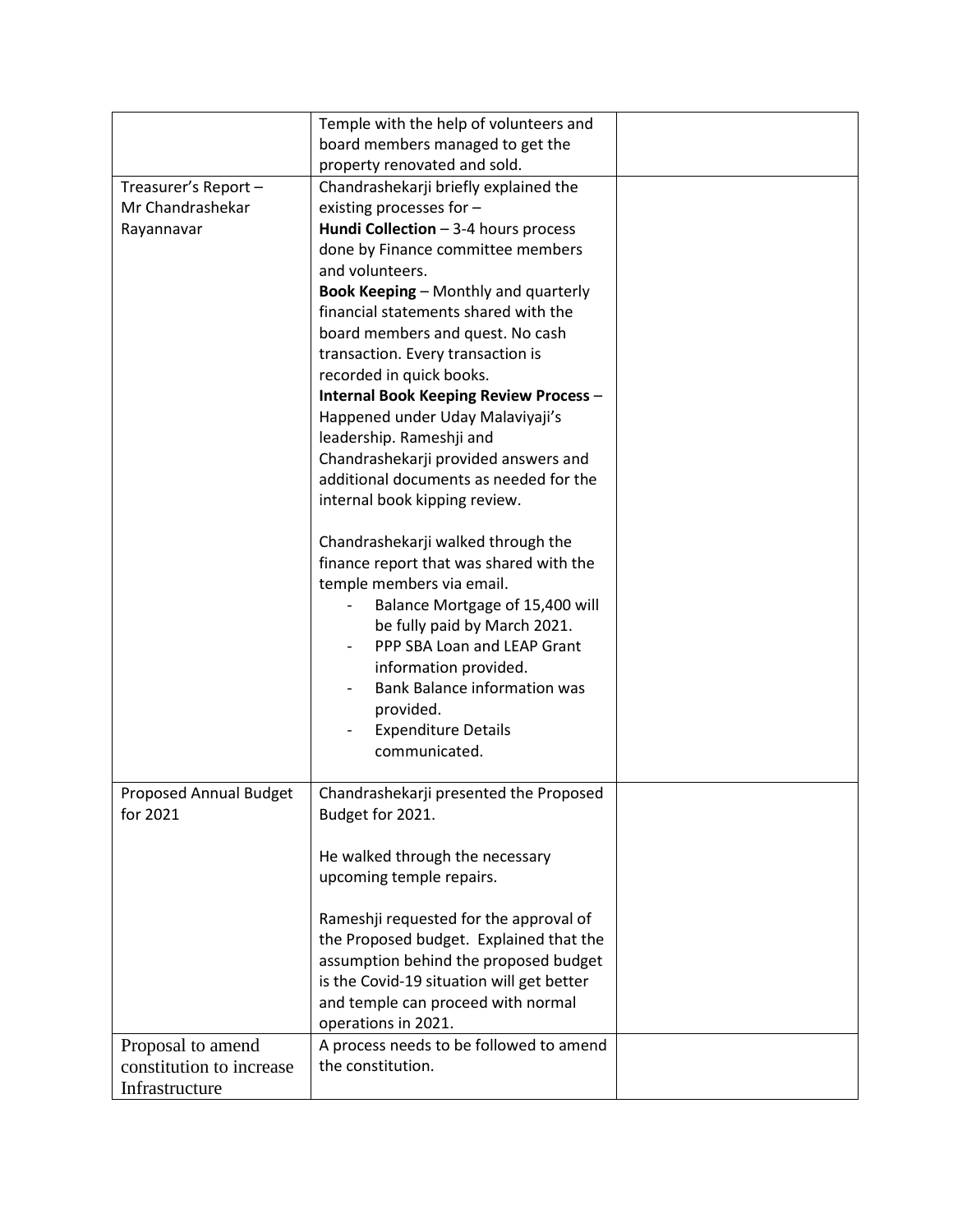| committee spending     | Even though this is a valid ask better to |  |
|------------------------|-------------------------------------------|--|
| limit for common       | follow the process, can be done           |  |
| repairs-From \$250 to  | electronically.                           |  |
| \$1500                 |                                           |  |
| Election for Board of  | Padu Karnaji introduced the Nomination    |  |
| Trustees for Bharatiya | and Election committee, invited the       |  |
| Temple of Lansing –    | nominees to introduce themselves.         |  |
| Dr. Padmani Karna      | Mrs Sapna Sood                            |  |
|                        | Mrs Anjali Srivastava                     |  |
|                        | Mr Pardeep Kumar                          |  |
|                        | Mr Ketan Patel                            |  |
|                        | Paduji thanked the incoming board         |  |
|                        | members for their community service       |  |
|                        | and extended a warm welcome.              |  |
| Q & A                  | Questions form the community members      |  |
|                        | were answered $-$                         |  |
|                        | Bidhan Radey - Grant money related        |  |
|                        | question answered by Rameshji- With       |  |
|                        | the Grant money temple could manage       |  |
|                        | the expenses.                             |  |
|                        | Sanjay Gupta - Temple property Sale       |  |
|                        | money is not included in Temple's         |  |
|                        | Revenue.                                  |  |
|                        | Subhash Gupta - Is community approval     |  |
|                        | needed for buying a new property?         |  |
|                        | Ashok Gupta - Requested to look into an   |  |
|                        | option to expand the house on the         |  |
|                        | temple property before investing into a   |  |
|                        | new property.                             |  |
|                        | Sanjay Gupta - Suggested that it's a good |  |
|                        | idea to seek community approval while     |  |
|                        | investing in a new property or expanding  |  |
|                        | the existing one.                         |  |
|                        | Shiv Singh - Meeting Minutes are not      |  |
|                        | loaded on the temple website - Rameshji   |  |
|                        | will be sending all the meeting minutes   |  |
|                        | to Shivji to upload to temple website     |  |
|                        | Rajiv Padgaonkar - Requested to update    |  |
|                        | the temple website to make it easy for    |  |
|                        | the devotees to pay online - Rameshji     |  |
|                        | accepted the suggestion and               |  |
|                        | communicated that the necessary           |  |
|                        | amendment will be made.                   |  |
|                        | Sumanji - Thanked the board for the       |  |
|                        | work. Requested that the updates need     |  |
|                        | to be made to the constitution for        |  |